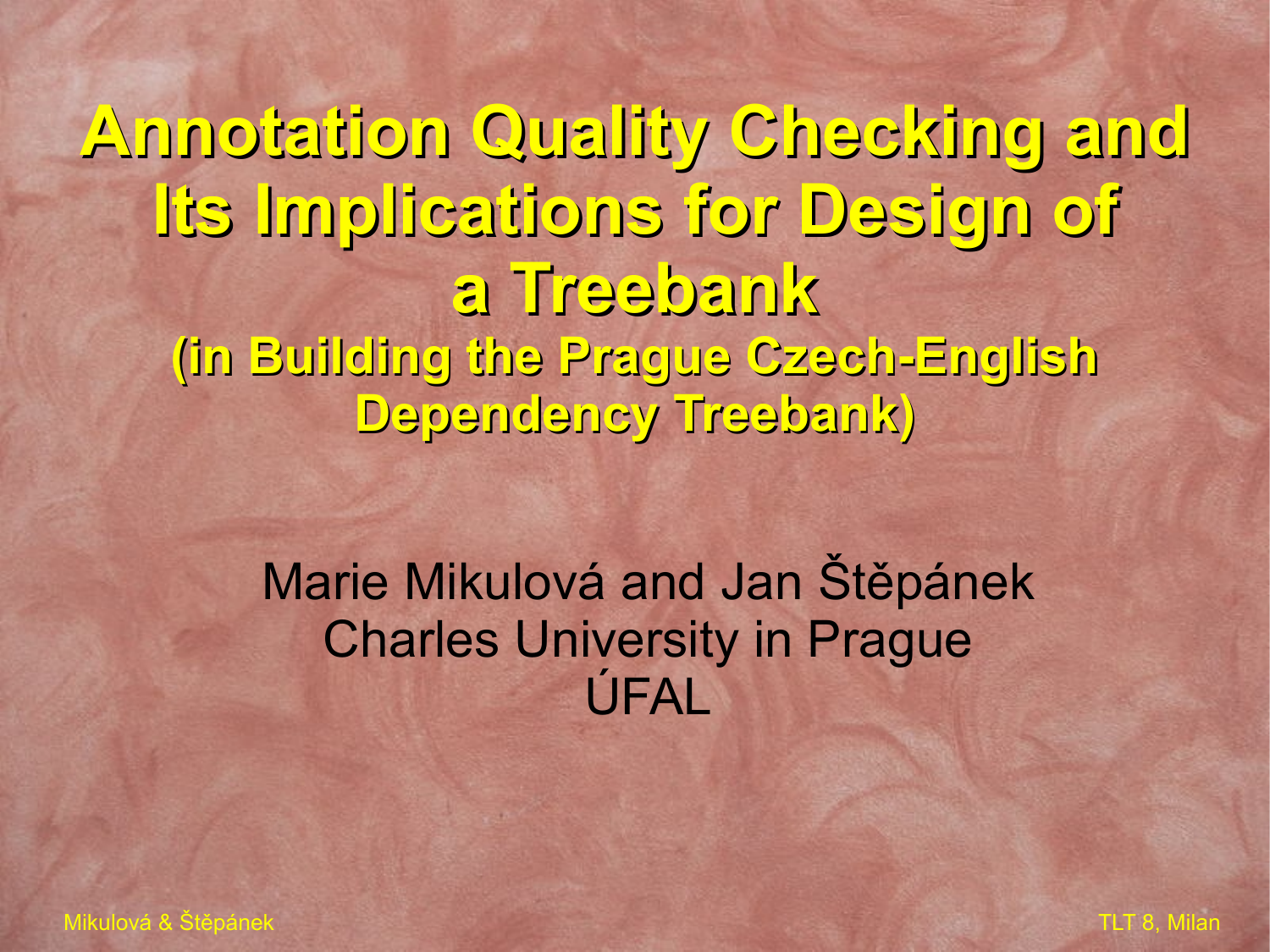### **Prague Czech-English Dependency Treebank**

- Deep syntactic (tectogrammatical) parallel treebank
- **Similar to Prague Dependency Treebank 2.0**
- **B** Stand-off annotation
- 4 layers (word-form, morphological, analytical, tectogrammatical) – differences
- **Wall Street Journal part of the Penn Treebank** (49,000 sentences)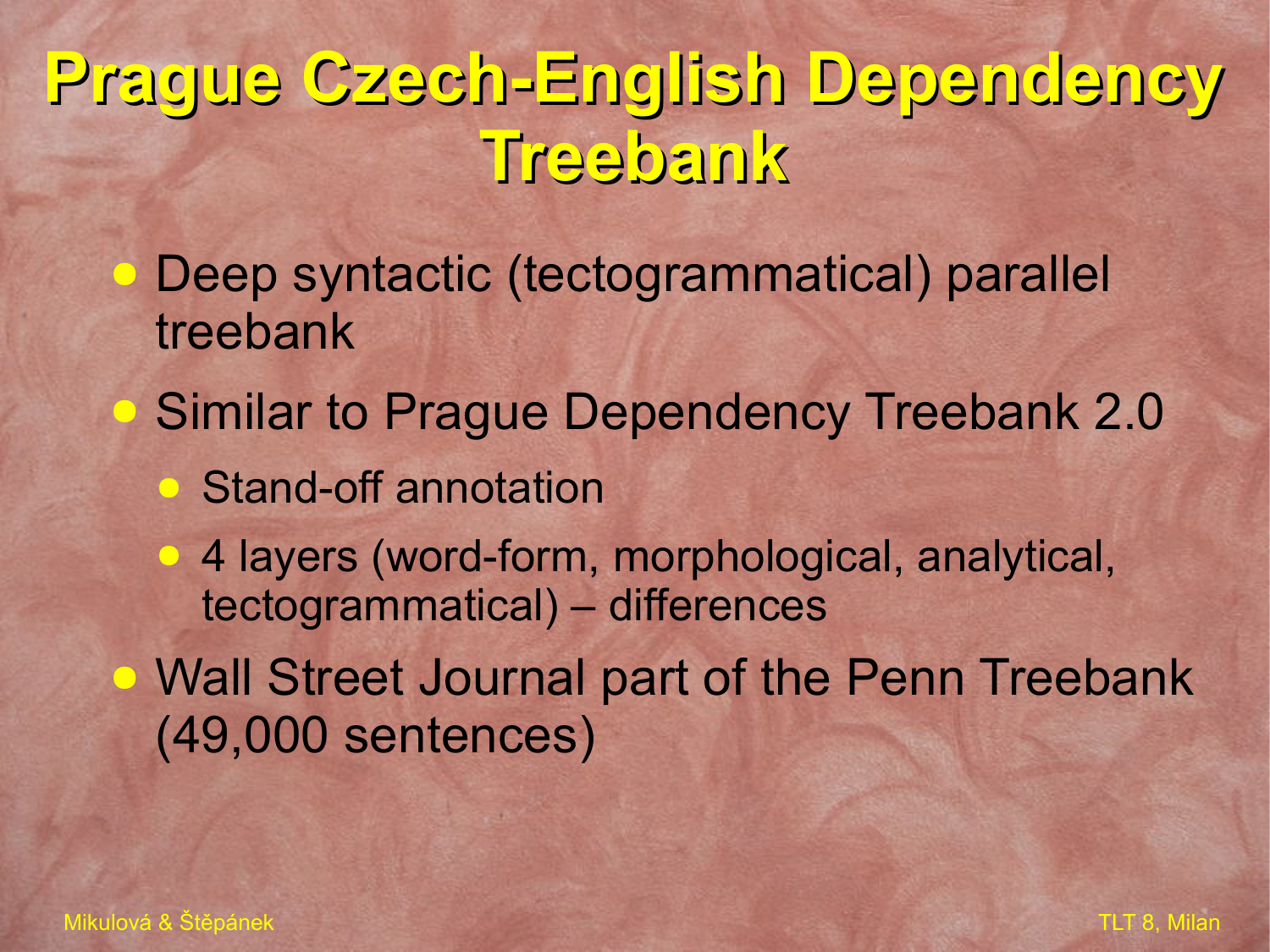### **PCEDT – Example**



*But the strategy isn't helping much this time.* 

*Tato strategie však tentokrát příliš nepomáhá.*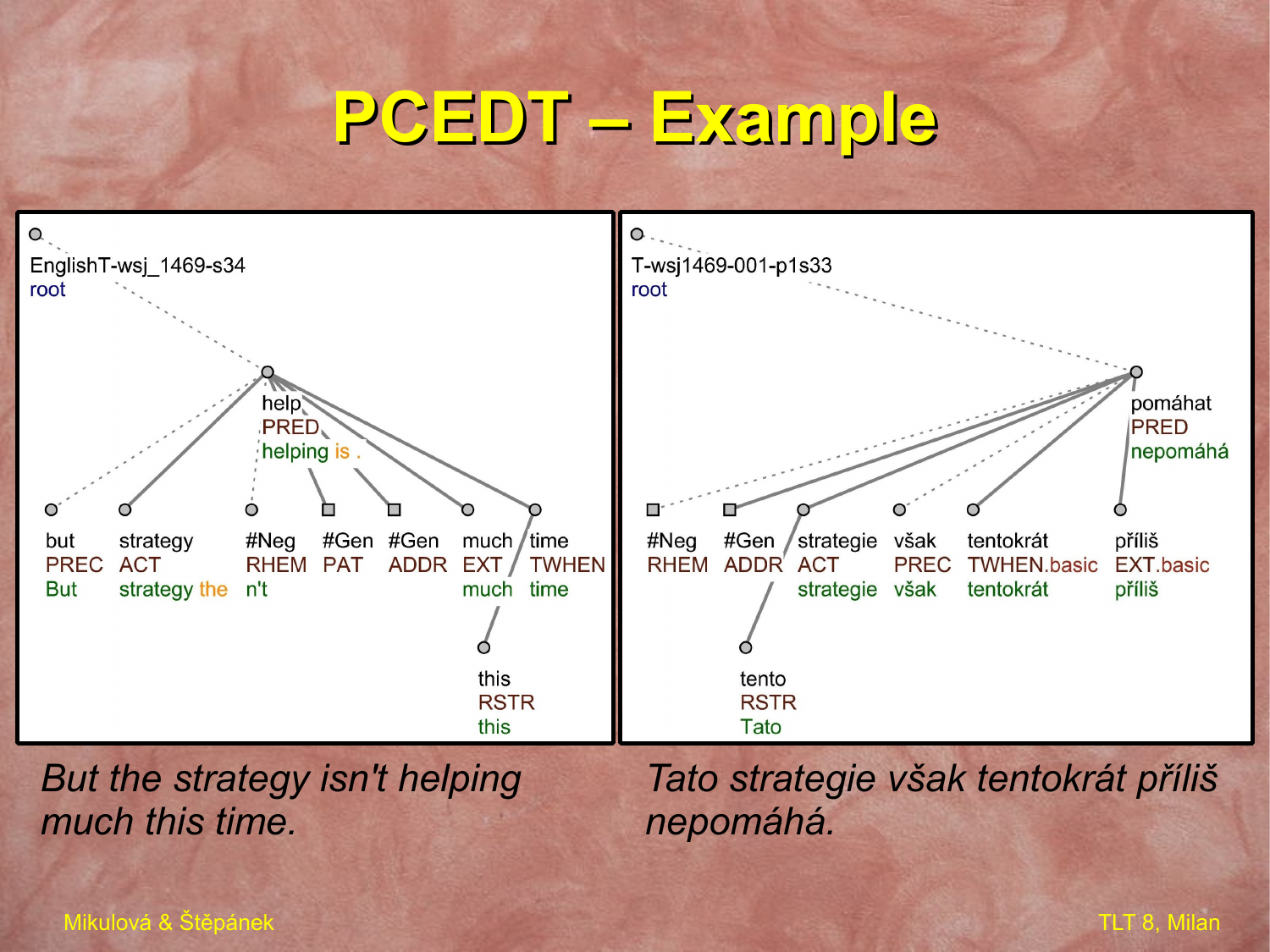#### **Annotation Procedure**

**• Tectogrammatical layer only** ● 39 attributes (8.42 per node in PDT 2.0) ● pre-built tree as an input **• Division into several phases** ● Periodic measurement of inter-annotator agreement **• Periodic checking of correctness of the** annotation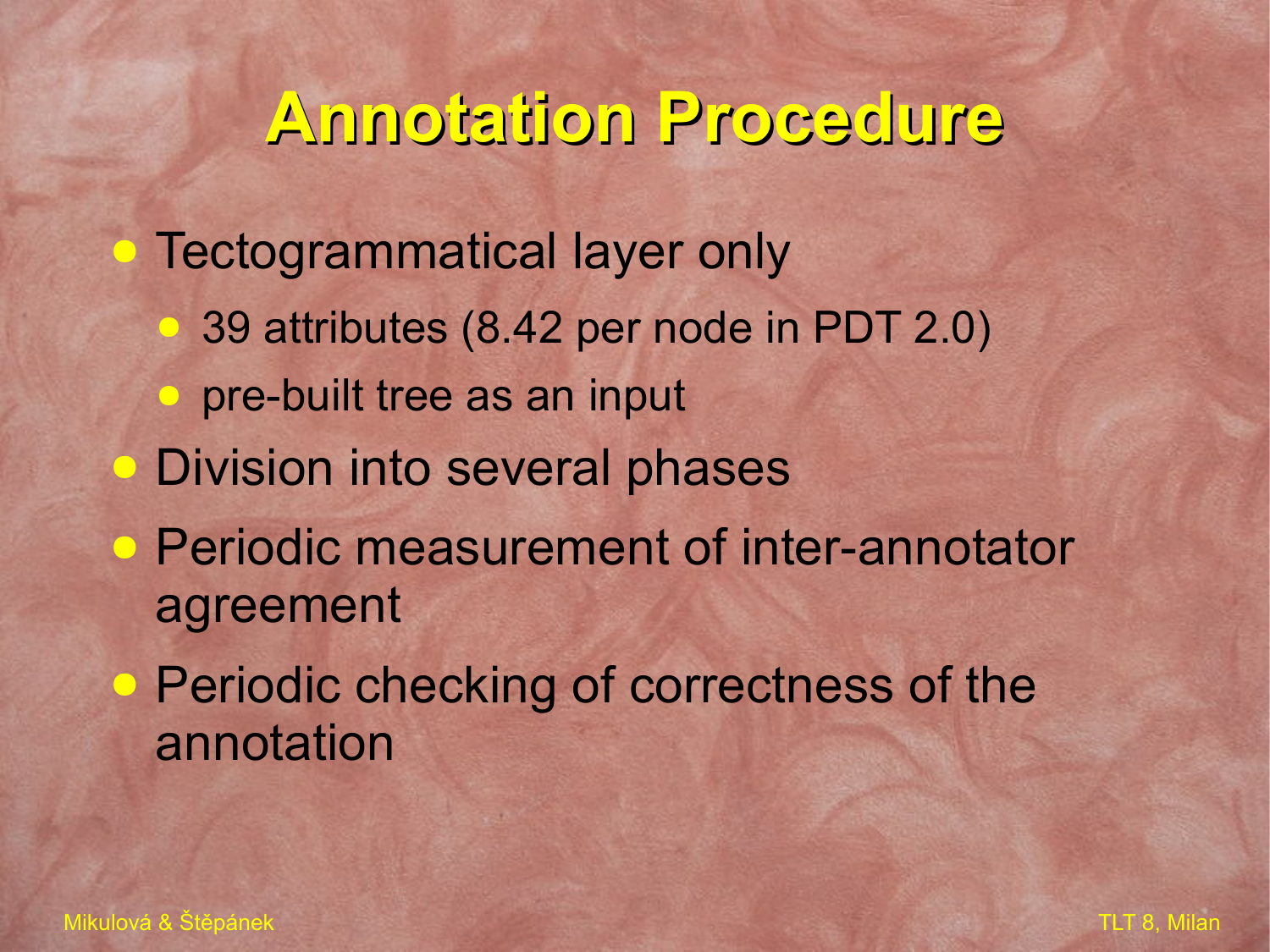## **Annotation Quality Checking** Usual approach:



9.2 sentences per hour

5 years at a half-time job  $\epsilon$ : 3 x 5 = 15

Too slow and too expensive :-(

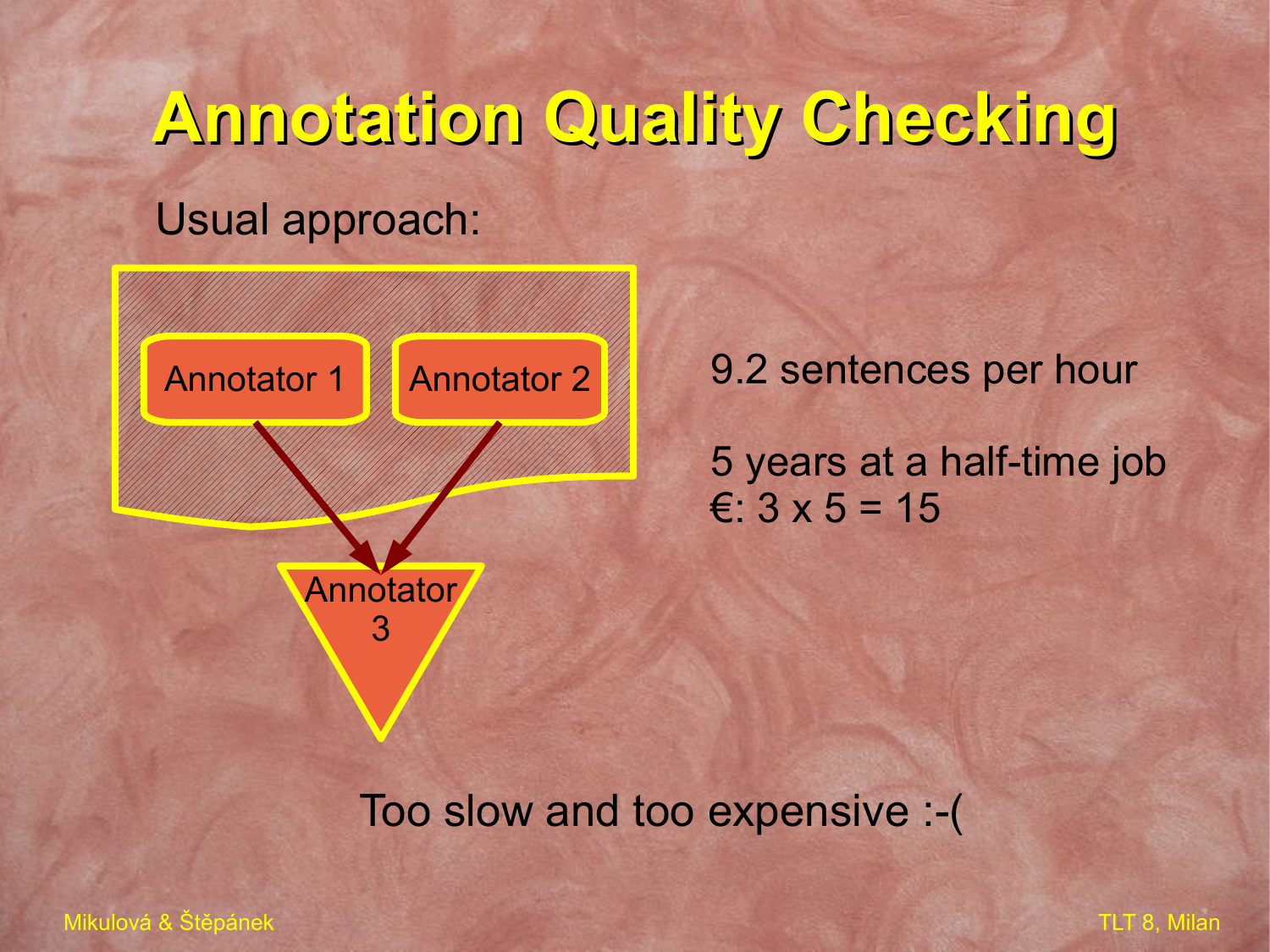



Checking of finished data. No parallel data at all.

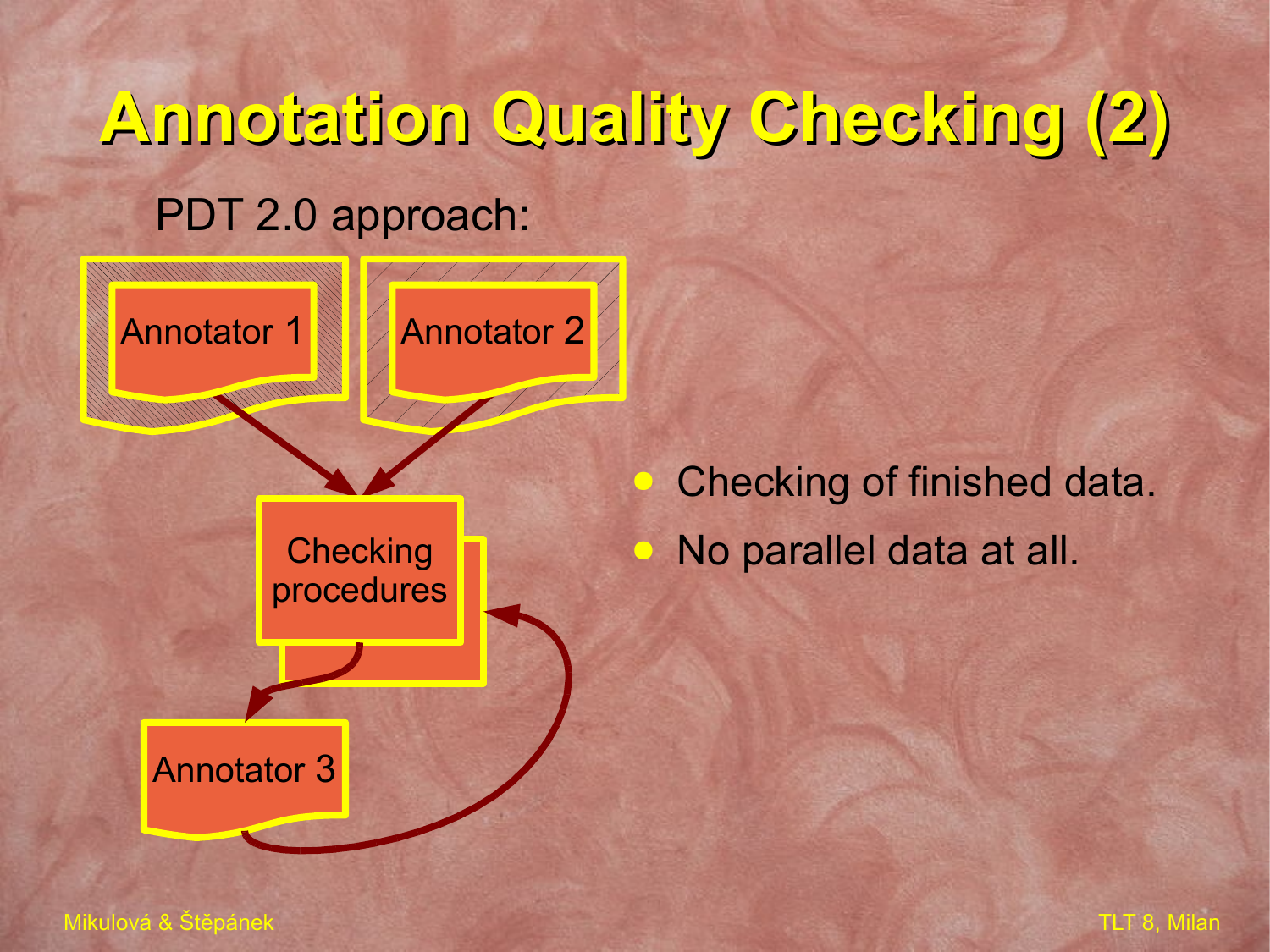## **Annotation Quality Checking (3)** PCEDT approach:



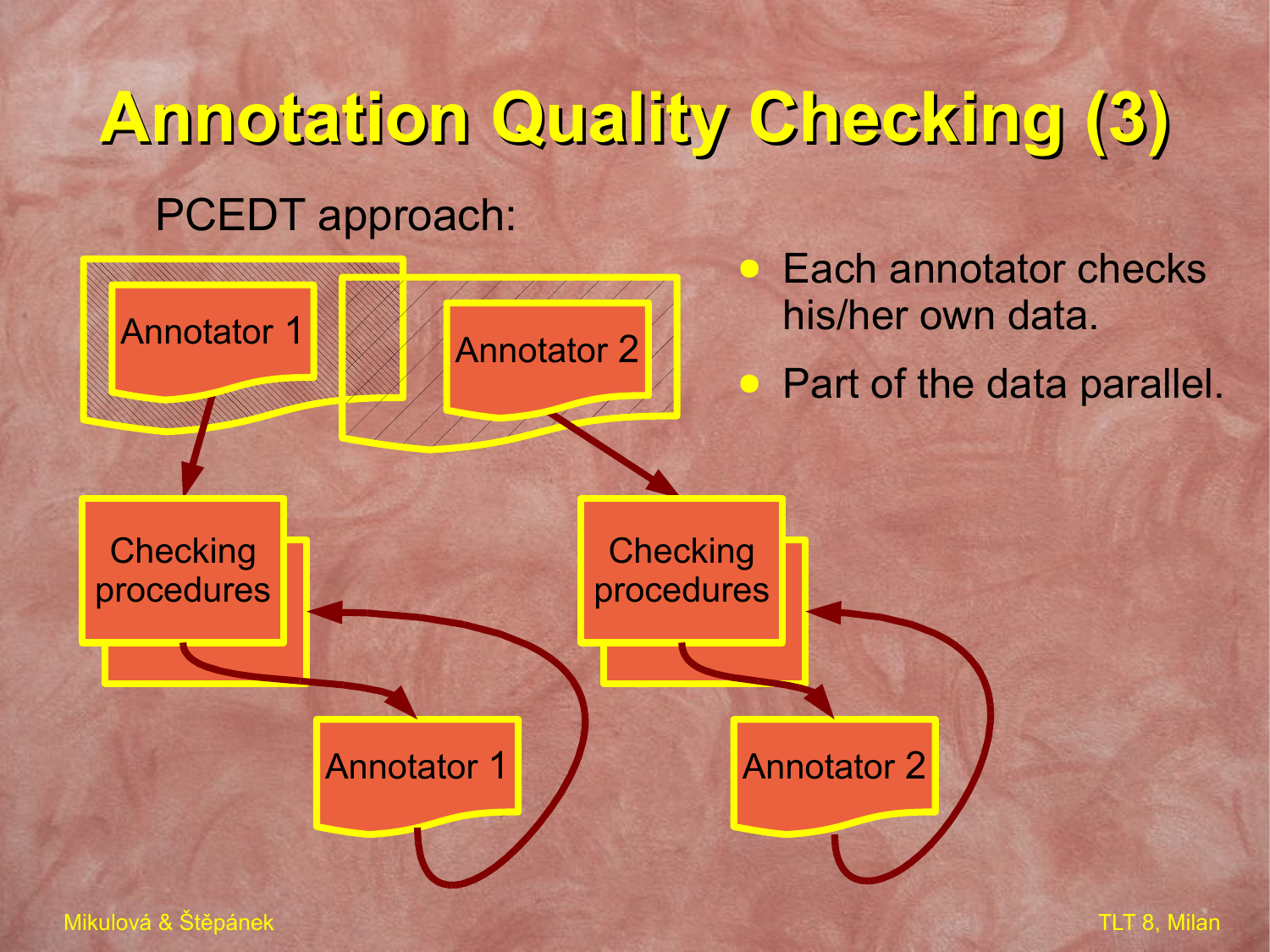### **Checking Procedures**

Invariants, impossible or necessary combinations of the nodes and their attributes Source:

- annotation rules
- **annotators' feedback**

**D** generalization of the output of an automatic checking procedure: searching for the same surface coverage with different annotation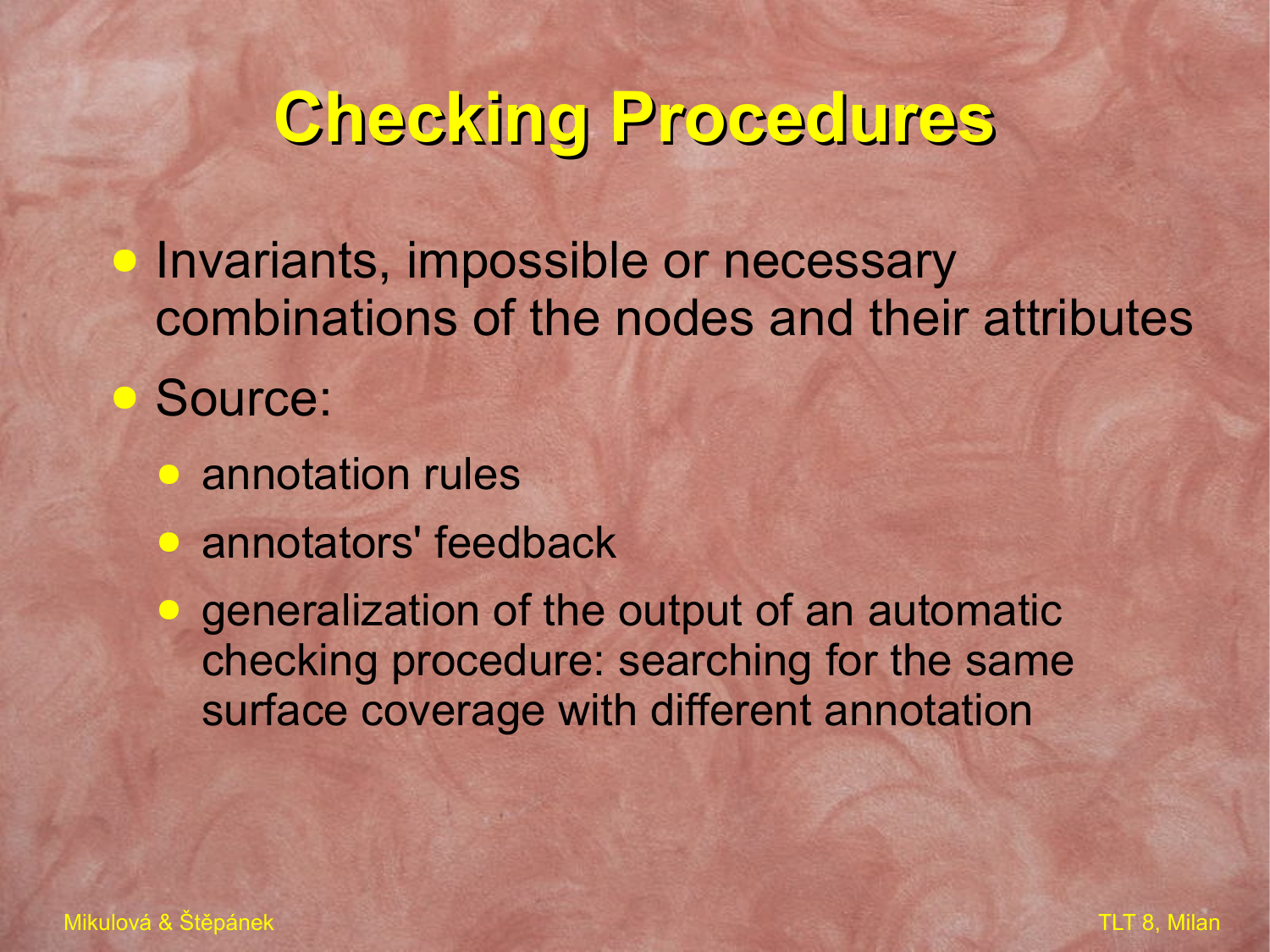### **Checking Procedures (2)**

- Implemented in TrEd (based on Perl) Output table columns:
- procedure name
- **type of violation**
- **last column: position**
- Only accurate procedures (exceptions)
- **50 procedures, 103 possible violations**
- 5 categories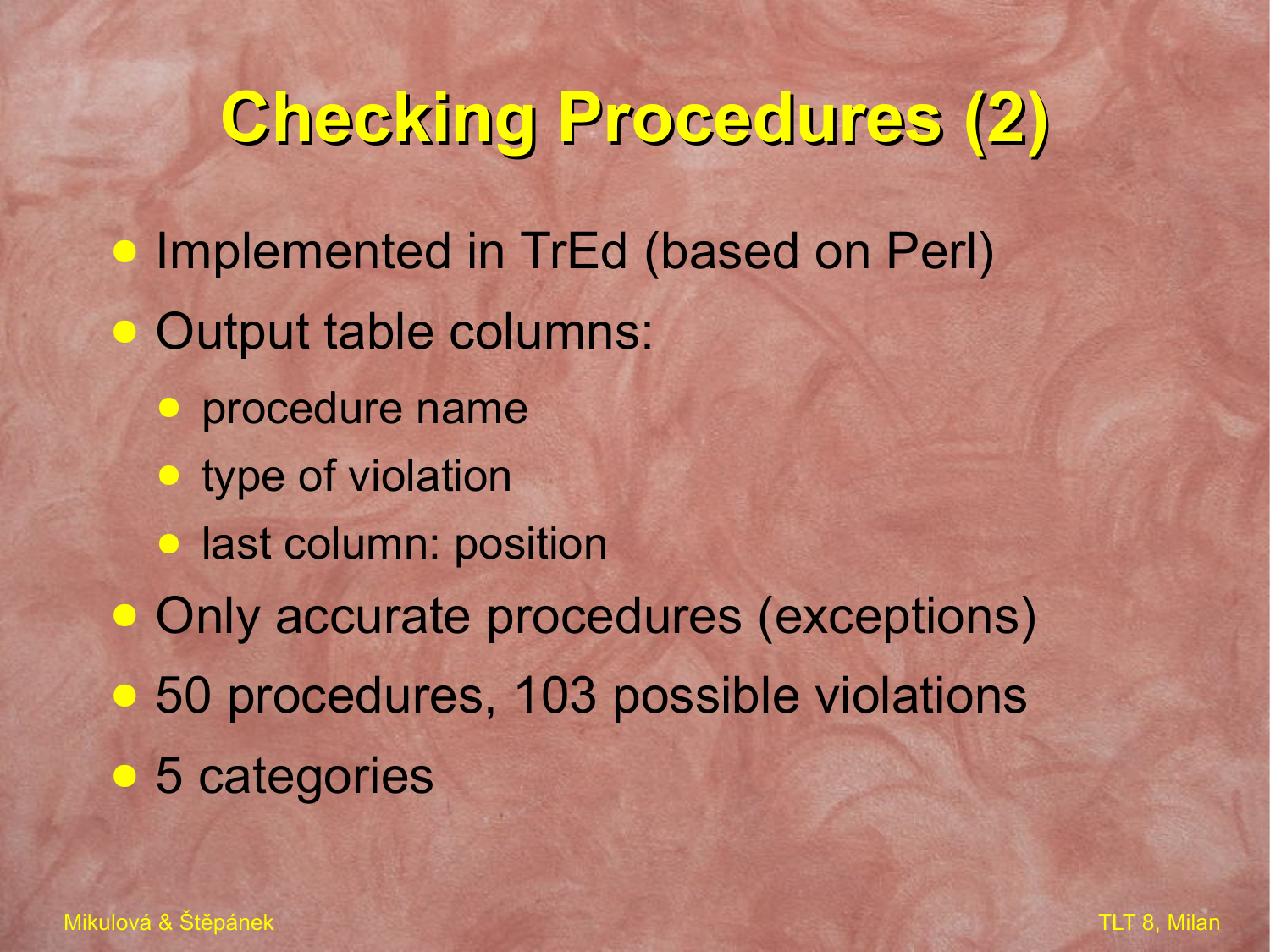### **Checking Procedures – Attribute**

Only a single attribute is tested, the structure is ignored.

• Currently, only t\_lemma (no other non-structural attribute being annotated)

● Example:

Reasons are given for every change in pregenerated tectogrammatical lemma.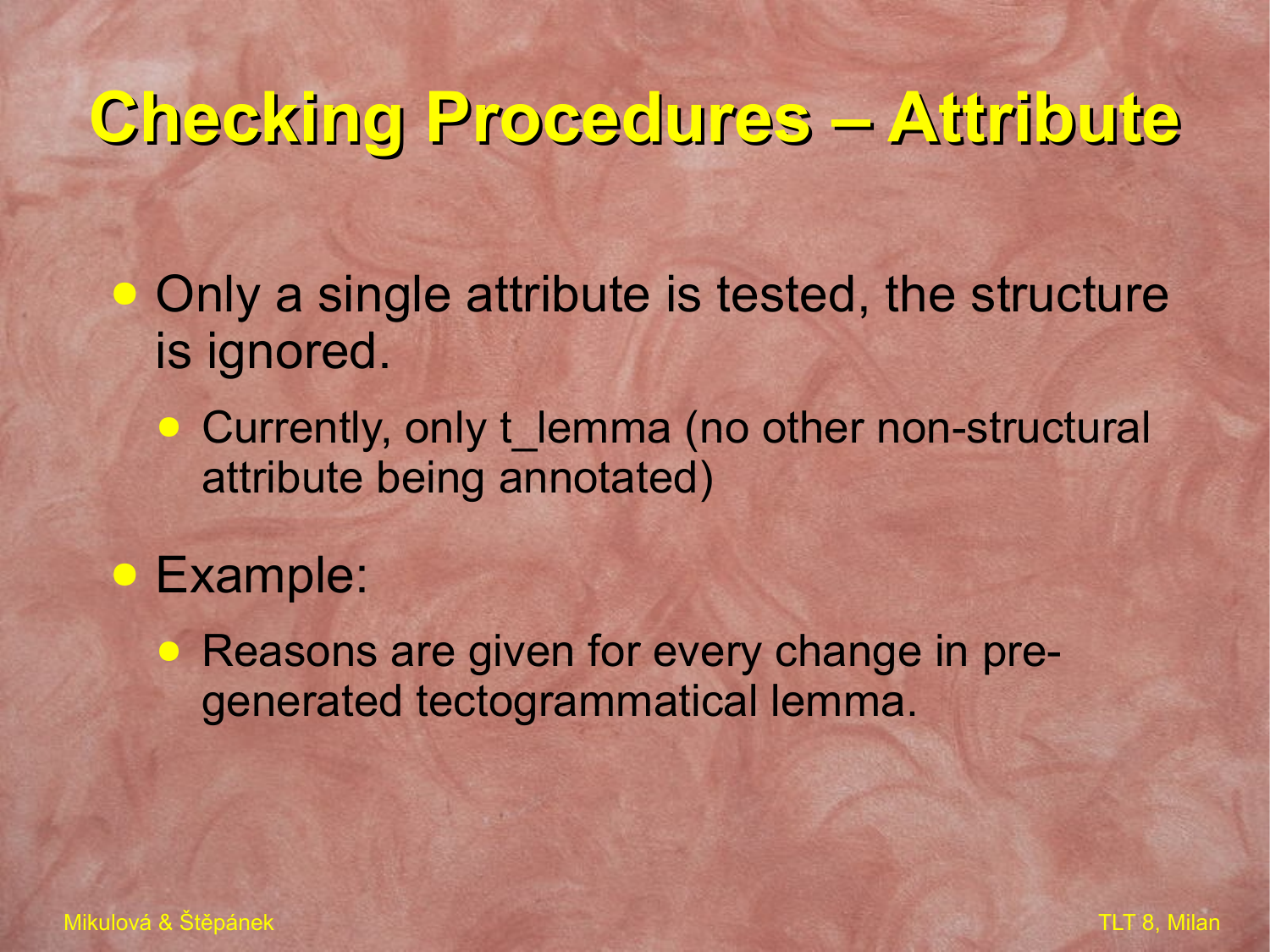#### **Checking Procedures – Structure**

**• Relation between the governing and** dependant node and their attributes

● Examples:

- **The root's functor must be PRED, DENOM,** PARTL, or VOCAT.
- **PRED and DENOM are possible only for a root.**
- **The adnominal attribute (RSTR) can never** depend on a verb.
- Every negated verb has a #Neg child.
- *#EmpVerb* and *#EmpNoun* are never leaves.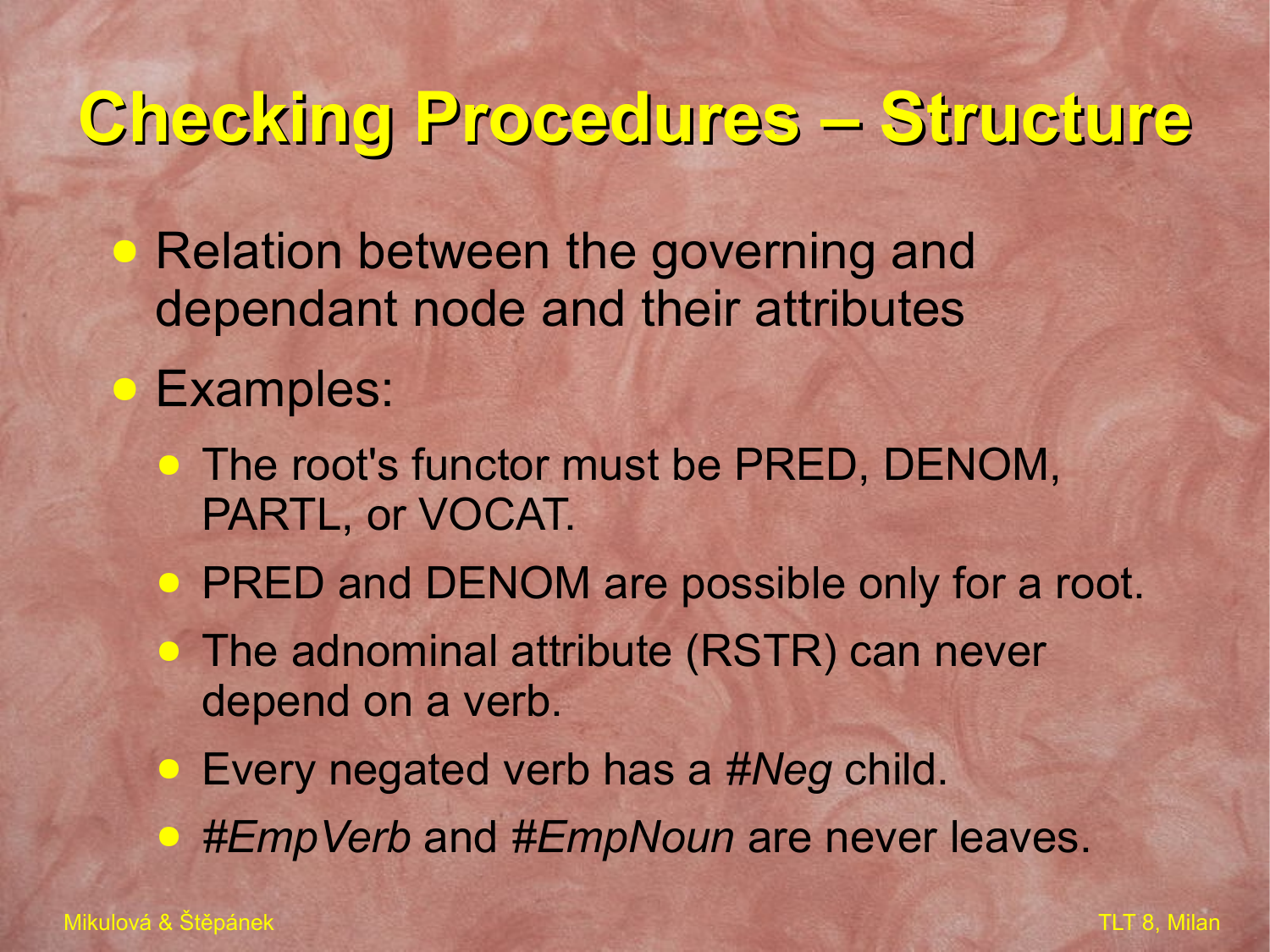### **Checking Procedures – Coordination**

- **"Effective" dependencies** ● Examples:
	- **Every coordination has at** least two members.
	- Some functors cannot be coordinated together (inner participant (argument) only with an argument of the same sort).

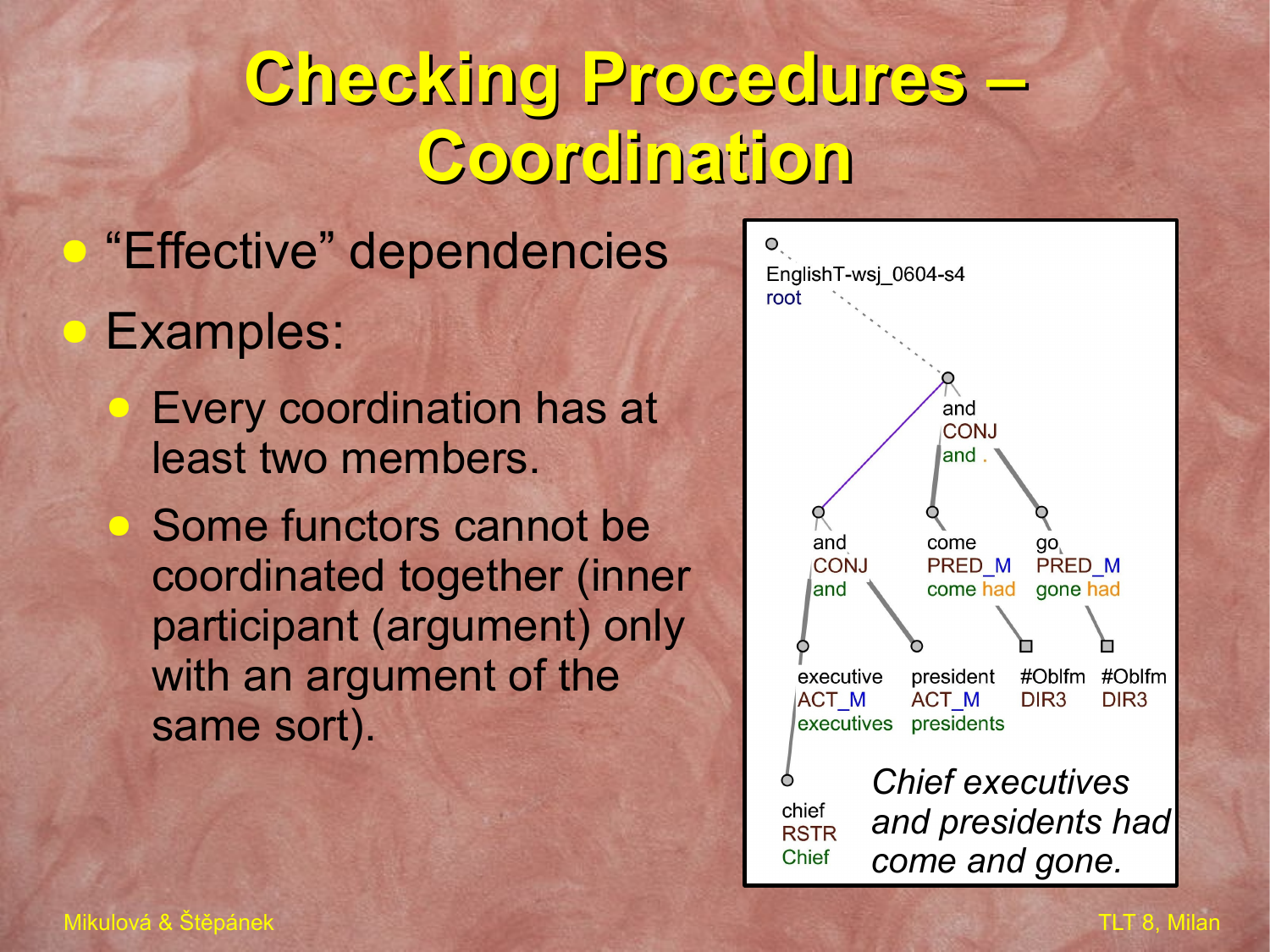### **Checking Procedures – Links**

**• Links from the t-layer to the a-layer Examples:** 

- For every a-node representing a word (i.e. not punctuation) there must be a link from a t-tree.
- **The same a-node can be linked as auxiliary to** several t-nodes only if the t-nodes are coordinated, or they or their parents have the same t-lemma, or...

● No links to prepositions from DENOM and VOCAT.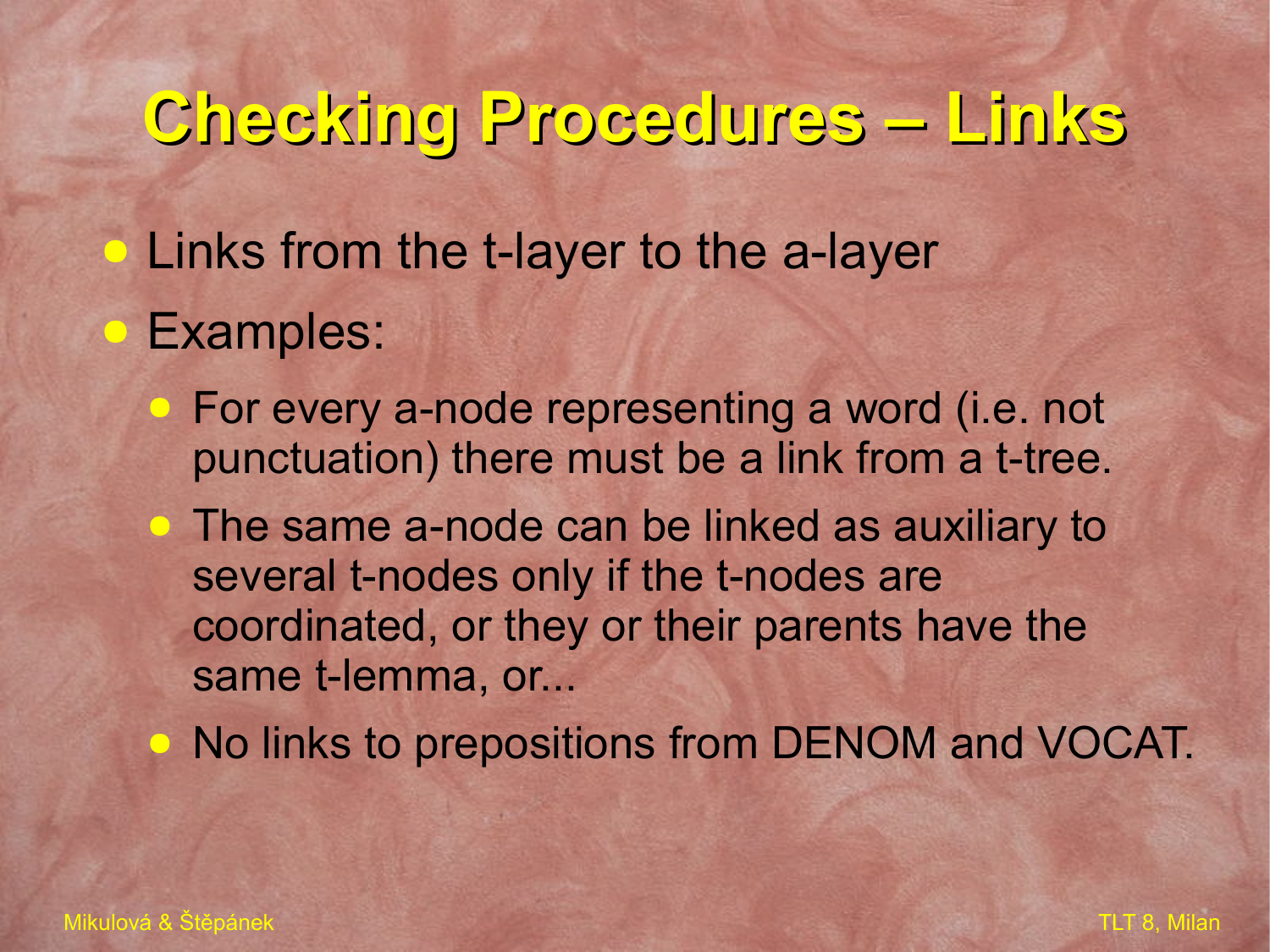#### **Checking Procedures – Valency**

**• Each verb and deverbative noun is assigned a** valency frame.

- Obligatory modifications omitted on the surface must be added to the t-tree.
- Examples:
	- Valency frame is assigned where required.
		- No obligatory modification is missing, no actant is superfluous.
	- "Copied" node has the same valency frame as its original.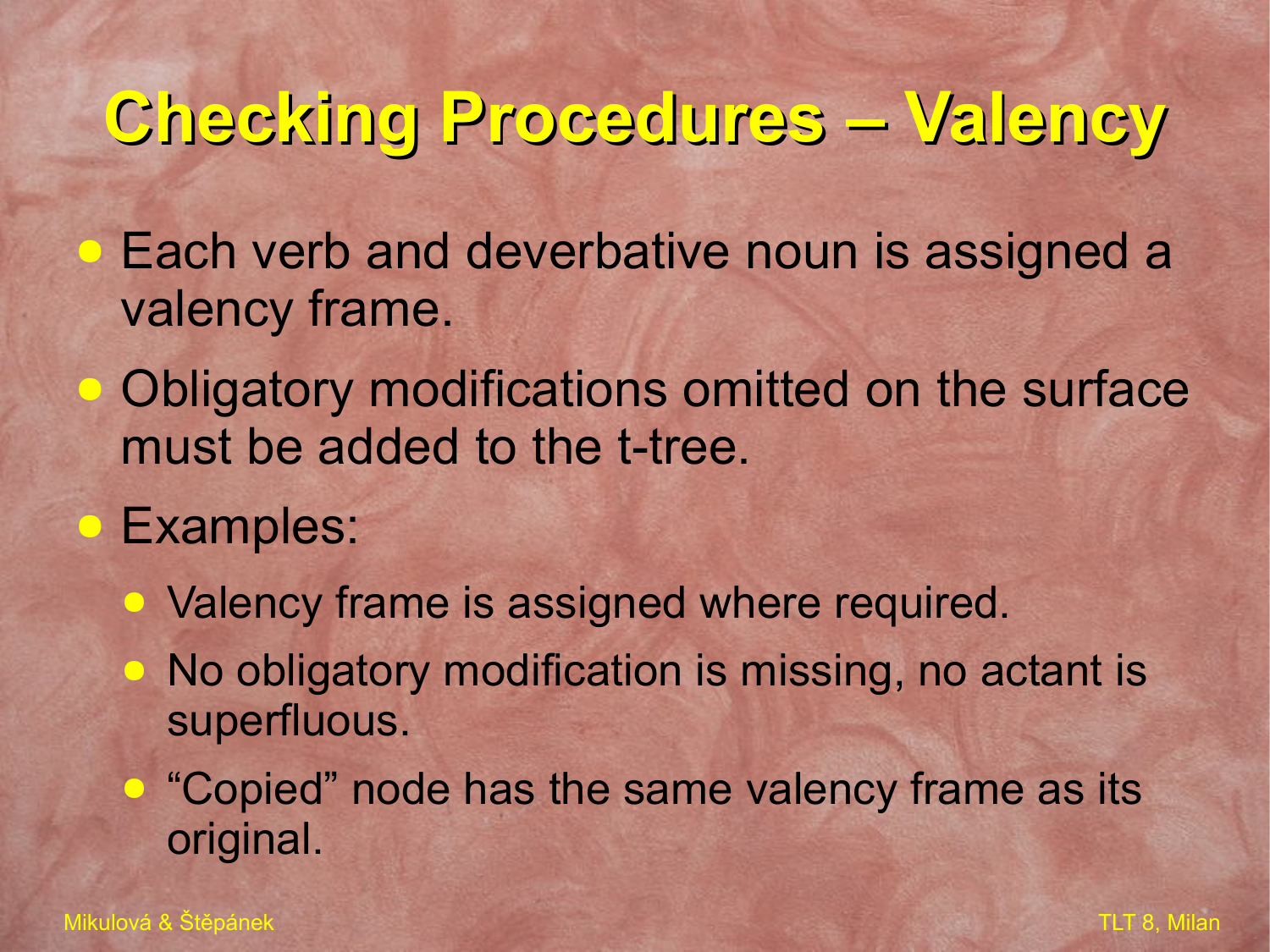### **Correction Workflow**



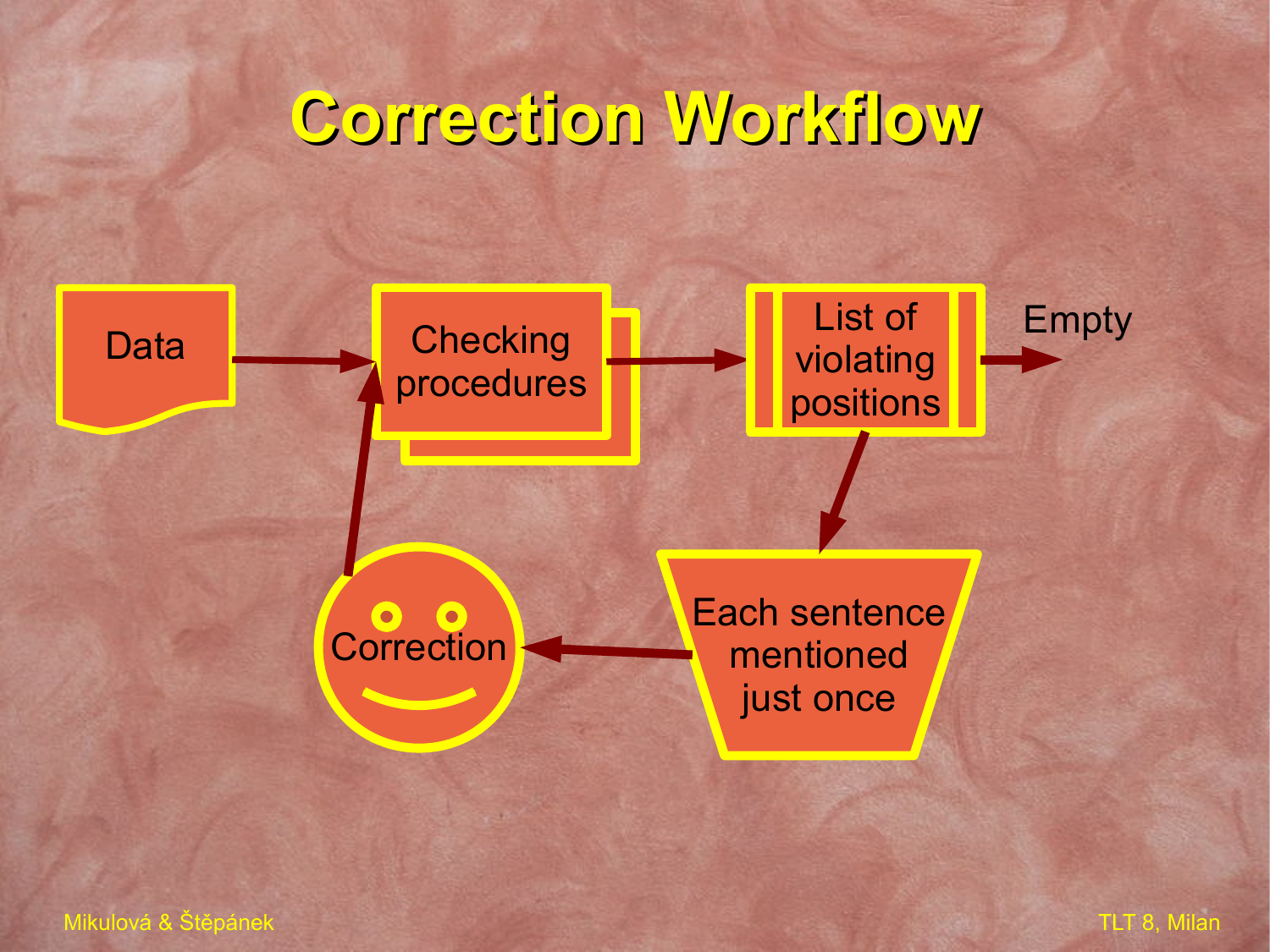### **Impact on the Treebank Design**

**• Checking procedures** ● Find errors **Reveal vague annotation rules • Appreciation of the annotators** 

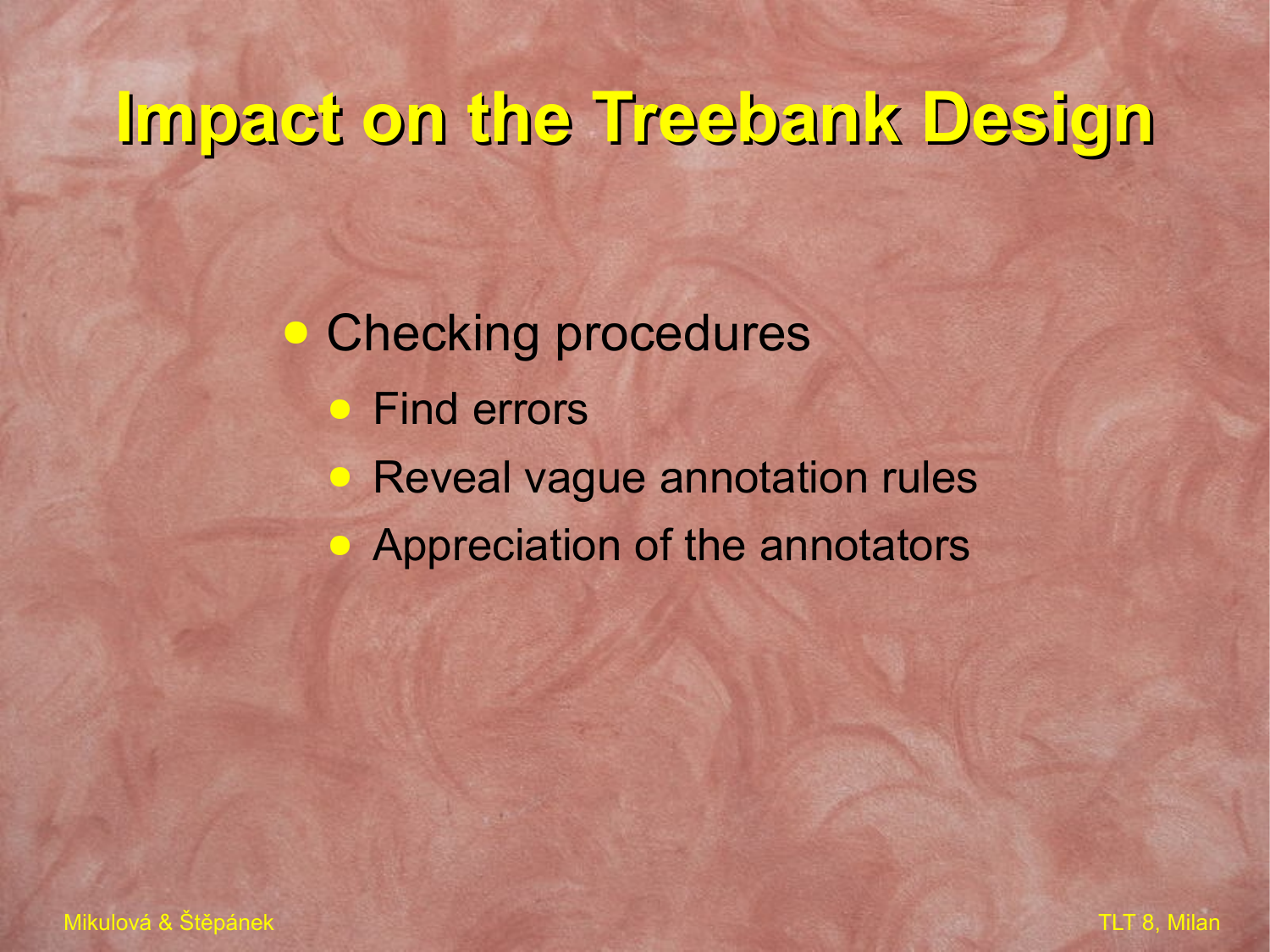#### **Evaluation of Annotators**

**• Average error rate per sentence for each** annotator

Ranks remain the same in long-term monitoring

|                |                  | Annotator Errors / Sentences Errors per Sentence |
|----------------|------------------|--------------------------------------------------|
| ma             | 3 271 / 6 0 26   | 0.54                                             |
| al             | 1 214 / 3 213    | 0.38                                             |
| $\dot{N}$      | 2 648 / 8 125    | 0.33                                             |
| <b>T</b>       | 301 / 1064       | 0.28                                             |
| mi             | 430 / 1786       | 0.24                                             |
| ka             | 1834 / 8132      | 0.23                                             |
| le             | 373 / 1903       | 0.20                                             |
| $\overline{O}$ | 1177 / 6828      | 0.17                                             |
| <b>ALL</b>     | 12 139 / 39 609  | 0.31                                             |
| <b>ORIG</b>    | 119 090 / 34 862 | 3.42                                             |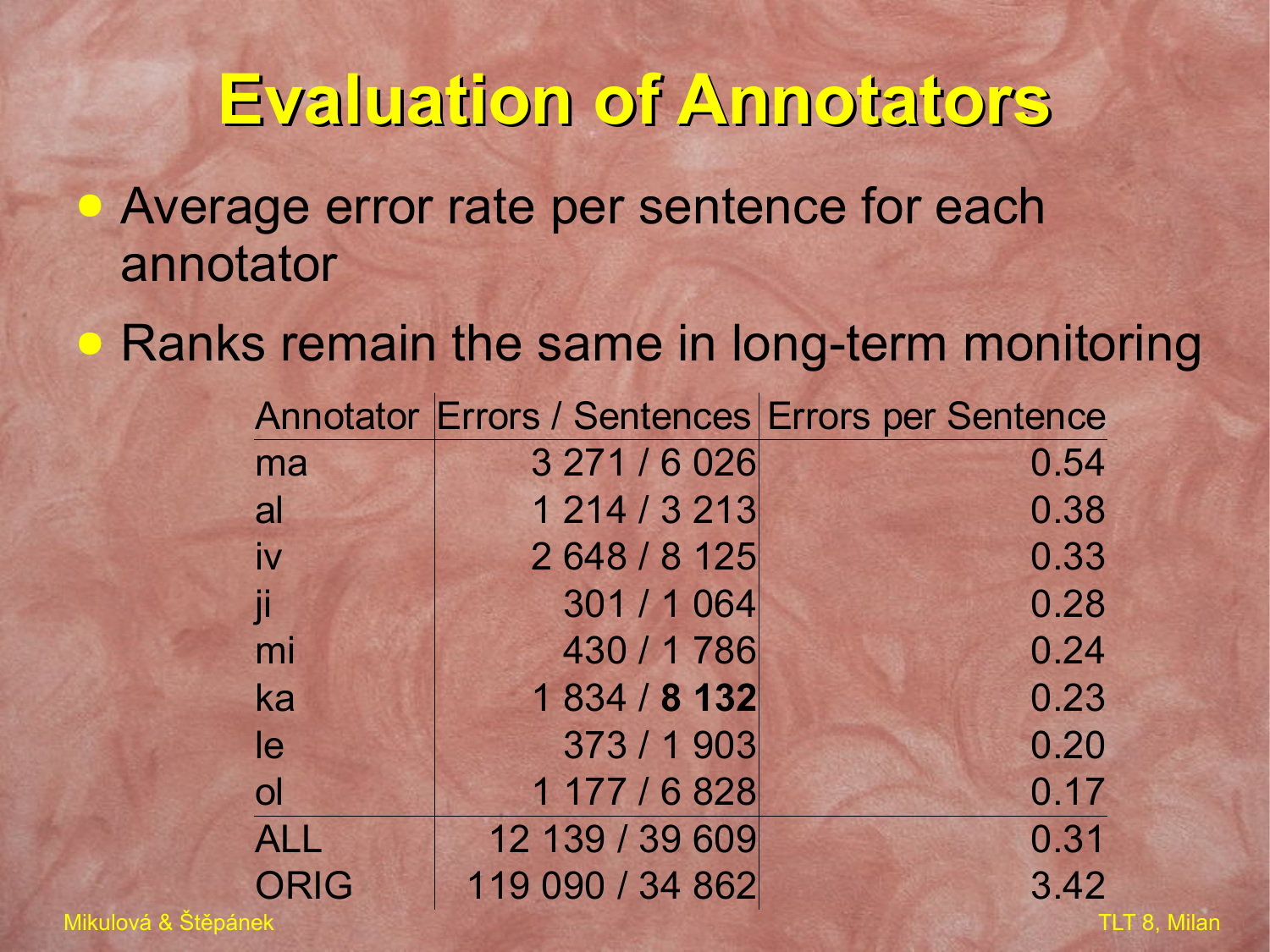#### **Refining the Annotation Rules**

**• Example: "Copied" verb has the same valency** frame as its original. *Peter gave Mary flowers and [he gave] Jane sweets.*

● Metaphoric or phraseological usage: *For a conflict, he does not have enough attention nor [he has] stomach.*

• One meaning split into several valency frames: *Company A's stock closed mixed and company B's [stock closed] down modestly.*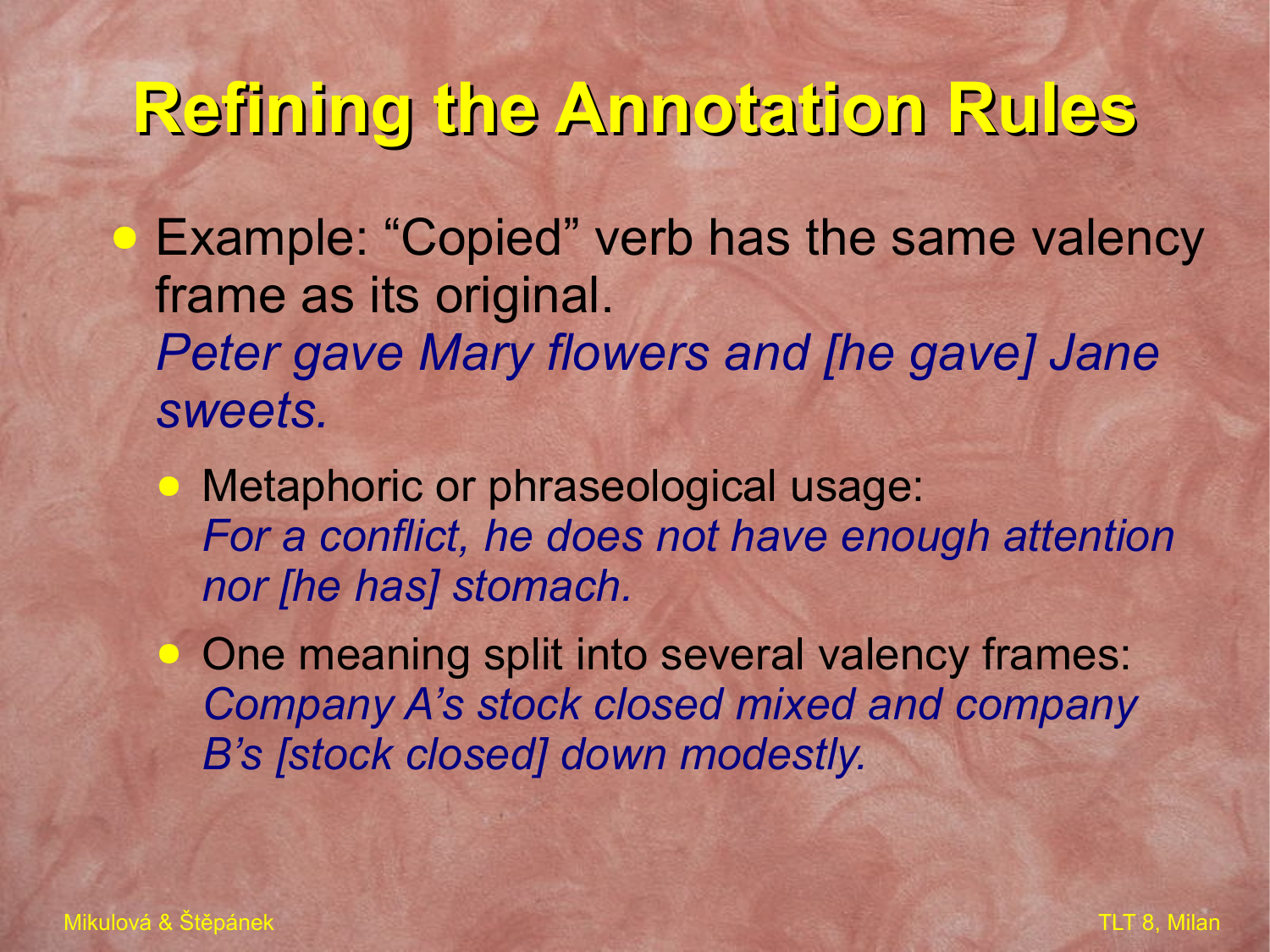### **Most Common Errors**

| <b>Checking Procedure</b>  | Occurences Percentage |      |
|----------------------------|-----------------------|------|
| valency003 2 PAT missing   | 883                   | 7.27 |
| links001 6.1 same aux      | 700                   | 5.77 |
| valency003 2 ACT missing   | 623                   | 5.13 |
| links001_1.1_no_tnode      | 438                   | 3.61 |
| valency001_1_no_frame      | 405                   | 3.34 |
| valency003 4 wrong aux     | 387                   | 3.19 |
| structure016 1 no neg      | 378                   | 3.11 |
| attribute001 1 t-lemma     | 352                   | 2.90 |
| structure003 1 fphr lemma  | 348                   | 2.87 |
| valency003 1 invalid lemma | 345                   | 2.84 |